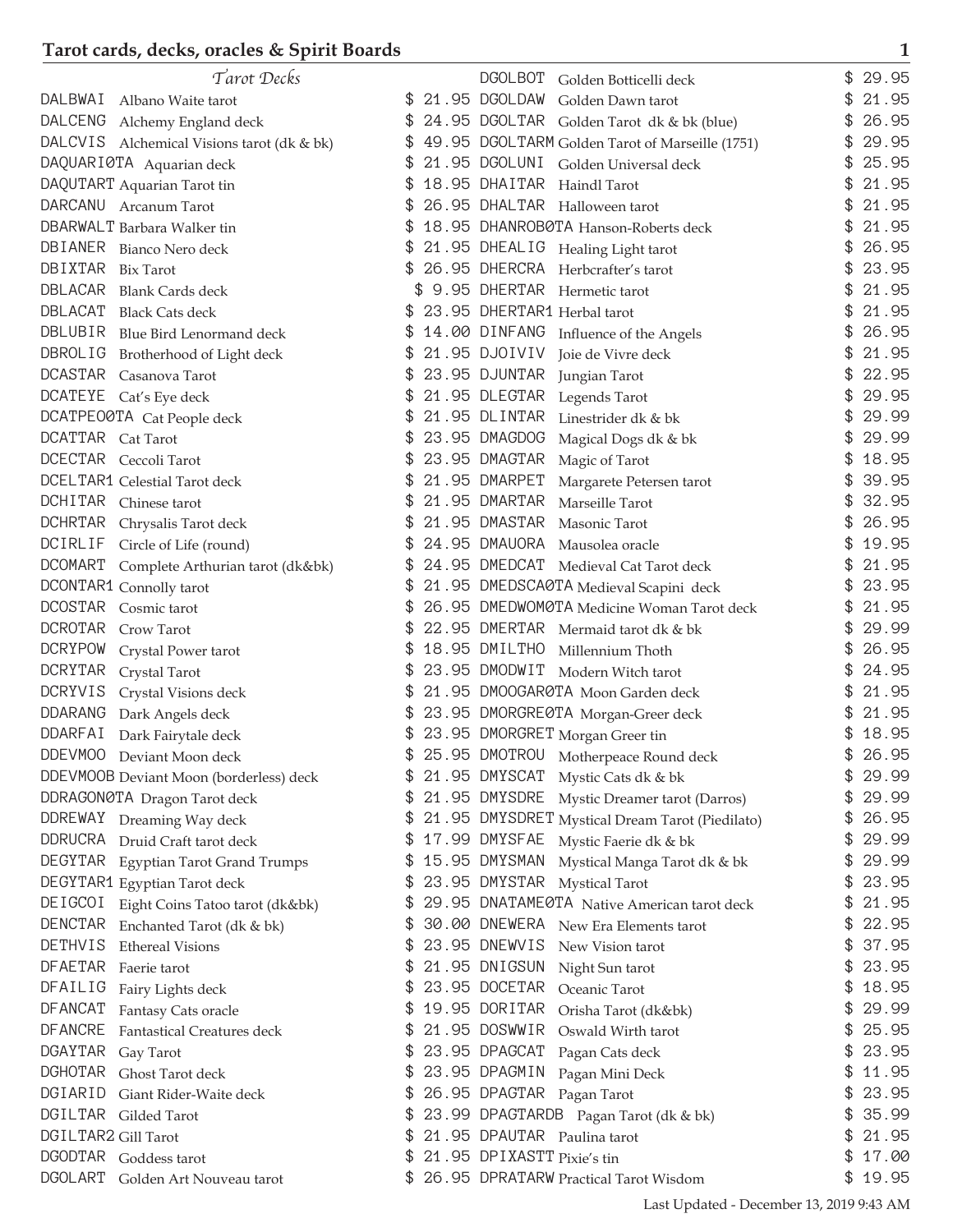| DPRERAP<br>Pre-Raphaelite tarot                         |             |               | 23.95 DTARPAC Tarot Pack bk & dk                    | 16.95       |
|---------------------------------------------------------|-------------|---------------|-----------------------------------------------------|-------------|
| <b>DQUATAR</b><br>Quantum tarot                         |             |               | 26.95 DTARSACF Tarot of Sacred Feminine             | \$<br>23.95 |
| DQUIEAS<br>Quick & Easy deck                            |             | 21.95 DTARVAM | Tarot of Vampyres dk & bk                           | \$<br>29.99 |
| <b>DRACTAR</b><br>Rackham Tarot                         |             | 23.95 DTARWCM | Tarot of White Cats Mini deck                       | 11.95       |
| DRADRID<br>Radiant Rider-Waite deck                     |             | 21.95 DTARWON | Tarot in Wonderland (bk & bk)                       | \$<br>29.99 |
| DRADRIDT Radiant Rider tin                              |             | 18.95 DTARZ   | Tarot Z                                             | 26.95       |
| DRADWIS<br>Radiant Wise Spirit                          |             | 26.95 DTHELEN | Thelema Lenormand deck                              | 19.95       |
| <b>DRAVPRO</b><br>Raven's Prophecy dk & bk              |             | 29.99 DTHETAR | Thelema Tarot                                       | 26.95       |
| <b>DRENTAR</b><br>Renaissance Tarot                     |             | 21.95 DTHOPOC | Thoth Pocket Swiss Tarot deck                       | \$<br>19.95 |
| DREVTAR Revelations tarot                               |             | 29.99 DTHOPRE | Thoth Premier (large purple) deck                   | \$<br>25.95 |
| DRIDMINOTA Rider-Waite Mini deck                        | \$          | 15.95 DTHOREG | Thoth tarot (regular green) deck                    | \$<br>29.95 |
| DRIDPRE Rider-Waite Premier                             |             | 25.95 DTHOSMA | Thoth Tarot (small purple) deck                     | 23.95       |
| DRIDSPA Rider-Waite Spanish deck                        |             | 21.95 DTHOTAR | Thoth Tarot (bk& dk)                                | \$<br>21.95 |
| DRIDWAI2TA Rider-Waite deck                             |             | 21.95 DTINTAR | Tiny tarot                                          | 9.95<br>\$  |
| DRIDWAI3 Rider-Waite Pocket deck                        |             | 19.95 DTINUNI | Tiny Universal Waite deck                           | 8.95<br>\$  |
| DROBWOO<br>Robin Wood deck                              |             | 22.99 DTRIGOD | <b>Triple Goddess</b>                               | 23.95       |
| DRUSTAR Russian Tarot of St Petersburg                  | \$          | 23.95 DTWITAR | Twin Tarot oracle                                   | \$<br>24.95 |
| <b>DSACCIR</b><br><b>Sacred Circle</b>                  |             |               | 23.99 DUNICEL Universal Celtic tarot                | 24.95       |
| <b>DSACROS</b><br>Sacred Rose tarot                     |             |               | 21.95 DUNITAR1 Universal tarot                      | 37.95       |
| DSECLANL Secret Language of Light                       |             |               | 23.95 DUNITARP Universal tarot Professional Edition | \$<br>34.95 |
| DSENWIC<br>Sensual Wicca deck                           |             |               | 23.95 DUNIWAI0TA Universal Waite deck               | \$<br>21.95 |
| <b>DSHACAS</b><br>Sharman-Caselli tarot                 |             |               | 16.95 DUNIWAI3 Universal Waite Pocket deck          | 19.95       |
| DSHATAR<br>Shaman Tarot                                 |             |               | 23.95 DVICSTE Victorian Steampunk                   | 18.95       |
| DSHATARS Shadowscapes tarot                             |             |               | 23.99 DVICTAR Viceversa dk & bk                     | \$<br>31.95 |
| DSMIWAI Smith-Waite deck                                |             |               | 23.95 DVOITRE Voice of the Trees dk & bk            | \$<br>26.99 |
| DSMIWAIB Smith-Waite Borderless deck                    | \$          |               | 23.95 DVOYTAR Voyager tarot                         | \$<br>24.99 |
| DSMIWTIN Smith-Waite in a Tin                           |             |               | 18.95 DWHISAGT White Sage Tarot tin                 | 18.95       |
| DSPATAR Spanish Tarot                                   |             |               | 24.95 DWILTAR WildWood Tarot                        | \$<br>19.95 |
| DSPITAR Spiritsong tarot                                |             |               | 23.95 DWITTAR2 Witches Tarot dk & bk                | 29.99       |
| DSTABEG0TAStarter, Beginner's deck                      |             |               | 21.95 DWONTART Wonderland Tarot tin                 | \$<br>18.95 |
| DSTATAR Starman Tarot dk & bk                           | 36.95       |               |                                                     |             |
| DSUNMOO Sun and Moon deck                               | \$<br>21.95 |               |                                                     |             |
|                                                         |             |               | Oracle Decks & Reading Cards                        | \$<br>12.95 |
| DSUNMOOT Sun and Moon tin                               |             |               | 18.95 DABODRE Aboriginal Dreaming Totems cards      |             |
| DTAR3D<br>Tarot 3D                                      |             | 18.95 DALIWON | Alice Wonderland oracle                             | 23.95       |
| <b>DTARAPO</b><br>Tarot Apokalypsis dk & bk             |             | 37.95 DANGGOD | Angels, Gods & Goddesses dk & bk                    | \$<br>22.95 |
| <b>DTARDEC</b><br>Tarot Deck & Book for Dummies dk & bk | \$          | 31.95 DANGMED | Angel Meditation Cards deck                         | \$<br>17.95 |
| <b>DTARDRE</b><br>Tarot of Dreams                       | \$          | 29.95 DANGORA | Angel Oracle dk & bk                                | \$<br>19.95 |
| <b>DTARDRU</b><br>Tarot of the Druids                   | \$          |               | 23.95 DANGORA1 Angelic Oracle                       | 19.95       |
| <b>DTARFAM</b><br><b>Tarot Familiars</b>                |             |               | 24.95 DANGORAE Angelarium Oracle of Emanations      | \$<br>19.95 |
| <b>DTARFAV</b><br>Tarot Favole deck                     |             | 24.95 DANGPOW | Angel Power Wisdom cards                            | \$<br>22.95 |
| <b>DTARFUE</b><br>Tarot de Fuego                        |             | 24.95 DANGREA | Angel Reading Cards dk & bk                         | \$<br>21.95 |
| <b>DTARGNO</b><br>Tarot of the Gnomes                   |             | 23.95 DANIALL | Animal Allies cards                                 | 15.99       |
| DTARGOLW Tarot of the Golden Wheel                      |             | 22.95 DANIDRE | Animal Dreaming oracle                              | \$<br>23.95 |
| <b>DTARGUI</b><br>Tarot Guide, Celtic Cross             | \$          | 3.95 DANITOT  | Animal Totem dk & bk                                | \$<br>29.99 |
| <b>DTARHID</b><br>Tarot Hidden Realm dk & bk            | \$          | 29.99 DASKANG | Ask an Angel oracle                                 | \$<br>23.95 |
| <b>DTARKIT</b><br>Tarot Kit for Beginners dk& bk        |             | 24.99 DASTORA | Astrological Oracle deck                            | \$<br>19.95 |
| DTARL ITP Tarot of the Little Prince                    |             | 24.95 DAUSEGY | Auset Egyptian oracle cards                         | \$<br>21.95 |
| <b>DTARMAD</b><br>Tarot Made Easy dk & bk               |             | 21.99 DBLAM00 | <b>Black Moon Astrology cards</b>                   | \$<br>23.95 |
| DTARMAGF Tarot of the Magical Forest                    |             | 23.95 DBLEBE  | <b>Blessed Be cards</b>                             | \$<br>23.95 |
| <b>DTARMAR</b><br>Tarot of Marselle deck                |             | 23.95 DBLUANG | Blue Angel oracle dk & bk                           | \$<br>23.95 |
| <b>DTARMUC</b><br>Tarot Mucha                           | \$          | 26.95 DBUDWIS | Buddha Wisdom                                       | \$<br>22.95 |
| <b>DTAROLD</b><br>Tarot of the Old Path                 | \$          | 25.95 DCECORA | Ceccoli Oracle                                      | \$<br>19.95 |
| <b>DTARORI</b><br>Tarot of the Orishas dk & bk          |             | 29.99 DCELSHA | Celtic Shaman's pack dk & bk                        | \$<br>22.50 |

Last Updated - December 13, 2019 9:43 AM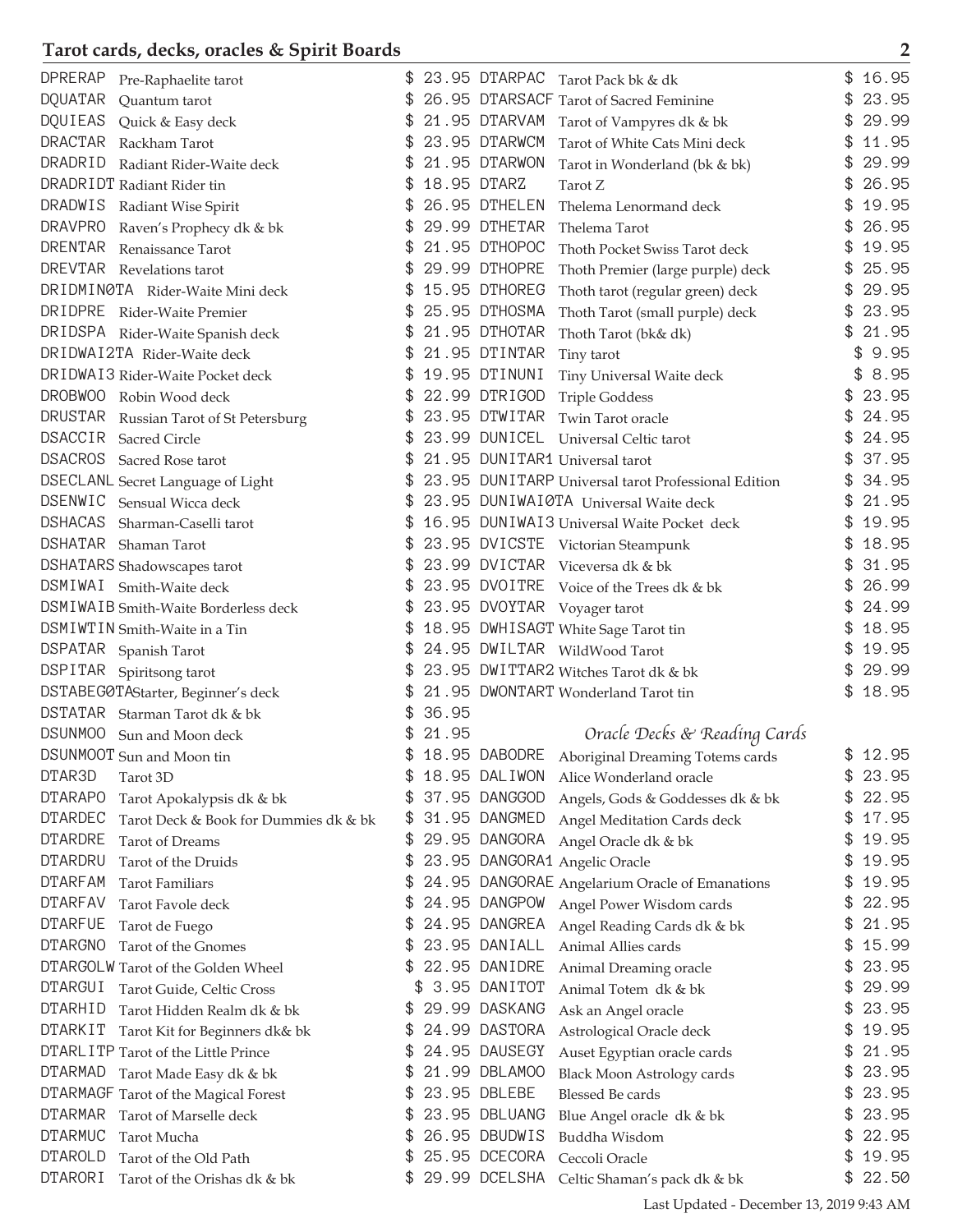| DCELTRE Celtic Tree Oracle dk & bk              |    |               | 24.95 DJOULOV Journey of Love cards           | 23.95       |
|-------------------------------------------------|----|---------------|-----------------------------------------------|-------------|
|                                                 |    |               |                                               |             |
| DCELTREO Celtic Tree Oracle                     | \$ |               | 23.95 DJOYINS Joyful Inspirations             | \$<br>21.95 |
| DCHAREA Chakra Reading cards                    |    | 21.95 DKAHGIB | Kahlil Gibran's Prophet oracle                | 23.95       |
| <b>DCONSPI</b><br>Conscious Spirit oracle deck  | \$ | 18.95 DKARCAR | Karma Cards bk & dk                           | \$<br>14.95 |
| <b>DCOSREA</b><br>Cosmic Reading cards          |    | 21.95 DKUAYIN | Kuan Yin oracle                               | 23.95       |
| DCRYGRI<br>Crystal Grid oracle                  |    |               | 21.95 DKUAYINP Kuan Yin Pocket oracle         | 15.95       |
| DCRYINT<br>Crystal Intentions oracle            |    |               | 21.99 DKUAYINT Kuan Yin Transmission cards    | 19.95       |
| <b>DCRYMAN</b><br>Crystal Mandala oracle        |    |               | 25.95 DLANFLO Language of Flowers             | 12.95       |
| DCRYMED<br>Crystal Medicine oracle              |    |               | 23.95 DLENFOR Lenormand Fortune-Telling cards | \$<br>17.95 |
| DCRYORA Crystal oracle dk & bk                  |    | 22.95 DLENORA | Lenormand Oracle cards                        | 19.95       |
| <b>DCRYREA</b><br>Crystal Reading cards dk & bk | \$ | 19.95 DLESVAM | Les Vampires oracle                           | \$<br>23.95 |
| DDAIHEA<br>Daily Healing cards                  |    | 12.95 DLIGORA | Lightworker oracle                            | 23.95       |
| <b>DDARGOD</b><br>Dark Goddess oracle           |    | 23.99 DLOVORA | Lovers Oracle cards                           | 23.95       |
| DDARMIR<br>Dark Mirror oracle                   |    | 19.95 DLOVYOU | Love Your Inner Goddess cards                 | 23.95       |
| <b>DDIVANC</b><br>Divination of the Ancients    |    | 23.95 DMAGHER | Magickal Herb oracle                          | \$<br>21.95 |
| DDIVANI<br>Divine Animals oracle                |    | 23.95 DMAGSPE | Magickal Spellcards                           | 23.95       |
| DDREORA Dream Oracle cards                      | \$ | 22.95 DMAGTIM | Magical Times Cards deck                      | \$<br>19.95 |
| DDREREA Dream Reading cards                     |    | 21.95 DMAGYOU | Magick of You oracle                          | 21.95       |
| DDRUANI Druid Animal oracle deck (falcon)       | \$ | 14.99 DMAKMAG | Making Magick cards                           | \$<br>12.95 |
| DDRUANIØBR Druid Animal Oracle deck (elk)       |    | 26.99 DMESLIF |                                               | 23.95       |
|                                                 |    | 26.95 DMESLIG | Messages of Life                              | 22.95       |
| DDRUPLA Druid Plant oracle deck                 |    |               | Messages from the Light                       |             |
| DEARWAR Earth Warriors oracle                   |    | 23.95 DMESORA | Messenger oracle                              | 22.95       |
| DELLQUI<br>Elle Qui oracle                      |    | 21.95 DMOTMAR | Mother Mary oracle                            | 23.95       |
| DENCORA Enchanted Oracle dk & bk                |    | 27.99 DMUDAWA | Mudras dk & bk                                | \$<br>22.95 |
| DENCSPEO Enchanted Spell oracle                 | \$ | 21.95 DMYSSIS | Mystic Sisters oracle                         | \$<br>22.95 |
| DESPTESØPS ESP Test Cards deck                  | \$ | 12.95 DMYSWIS | Mystical Wisdom deck                          | \$<br>22.95 |
| DETECRY Eternal Crystals oracle                 |    | 22.95 DMYTMER | Myths & Mermaids oracle                       | 23.95       |
| DFAEBLE Faery Blessing cards                    |    | 23.95 DNAMBLE | Namaste Blessing cards                        | 19.95       |
| DFAEFOR Faery Forest oracle                     |    | 23.95 DNATAME | Native American oracle                        | 19.95       |
| <b>DFAEGOD</b><br>Faery Godmother oracle        |    | 23.99 DNATHEA | Native Heart Healing oracle                   | 23.95       |
| <b>DFAEORA</b><br>Faeries' Oracle deck          |    | 26.00 DNATWHI | Nature's Whispers oracle                      | 22.95       |
| DFAILEN<br>Fairy Lenormand oracle               | \$ | 19.95 DNUMAST | Numinous Astro deck                           | \$<br>24.95 |
| DFINLIG<br>Find Your Light                      |    | 22.95 DODININ | Odin & the Nine Realms oracle                 | 30.00       |
| <b>DFLOLIF</b><br>Flower of Life                |    | 23.95 DORAANG | Oracle of the Angels                          | 23.95       |
| DFLONIG<br>Flowers of the Night oracle          |    | 21.95 DORADR  | Oracle of Dr John Dee (dk&bk)                 | 19.95       |
| DFOXKIT<br>Foxfire: Kitsune oracle              | \$ | 23.95 DORADRA | Oracle of the Dragonfae deck                  | \$<br>23.95 |
| <b>DGEMORA</b><br>Gems Oracle cards             |    | 19.95 DORAHID | Oracle of the Hidden Worlds                   | \$<br>23.95 |
| DGODDRE<br>Goddess Dream oracle                 | \$ | 21.95 DORAMER | Oracle of the Mermaids deck                   | \$<br>23.95 |
| <b>DGODORA</b><br>Goddess Oracle set            |    |               | 31.95 DORAMYSM Oracle of Mystical Moments     | \$<br>22.95 |
| <b>DGOSARA</b><br>Gospel of Aradia              |    | 23.95 DORAUNI | Oracle of the Unicorns                        | \$<br>23.95 |
| <b>DGREMYT</b><br>Greek Mythology reading cards |    | 19.99 DORAVIS | Oracle of Visions                             | \$<br>22.95 |
| <b>DGUAANG</b><br>Guardian Angel cards          |    | 21.95 DPALCAR | Palmistry cards                               | 16.95       |
| DGUAANGR Guardian Angel Reading cards           |    | 21.95 DPEAORA | Peace oracle                                  | \$<br>23.95 |
| DGYPWIT0TA Gypsy Witch Playing Cards deck       | \$ | 7.95 DPOSAST  |                                               | \$<br>34.95 |
| DHALORA                                         | \$ | 22.95 DPOWANI | Positive Astrology Cards                      | \$<br>28.95 |
| Halloween oracle                                |    |               | <b>Power Animals</b>                          |             |
| <b>DHEAANG</b><br>Healing Angel cards           |    | 20.95 DPREGEM | Precious Gems oracle                          | 23.95       |
| DHEAYOU<br>Heal Yourself reading cards          | \$ |               | 21.95 DPSYCIR0TA Psychic Circle (Ouija Board) | 29.99       |
| <b>DHEDBOT</b><br>Hedgewitch Botanical oracle   |    | 27.99 DQUEMOO | Queen of the Moon oracle                      | \$<br>21.95 |
| <b>DHERJOU</b><br>Hero's Journey Dream oracle   |    | 23.95 DRAVCAR | Raven Cards oracle                            | \$<br>35.95 |
| DIMPDRA<br>Imperial Dragon Oracle               |    | 14.95 DRAVWAN | Raven's Wand oracle                           | 22.95       |
| DISIORA<br>Isis Oracle deck                     | \$ | 23.95 DREIINS | Reiki Inspirational cards                     | \$<br>19.95 |
| DISIORAP Isis Oracle Pocket                     |    | 15.95 DRUMORA | Rumi oracle                                   | \$<br>23.95 |
| <b>DJOUGOD</b><br>Journey to the Goddess Realm  |    | 21.95 DRUNORA | Rune Oracle cards                             | \$<br>19.95 |

Last Updated - December 13, 2019 9:43 AM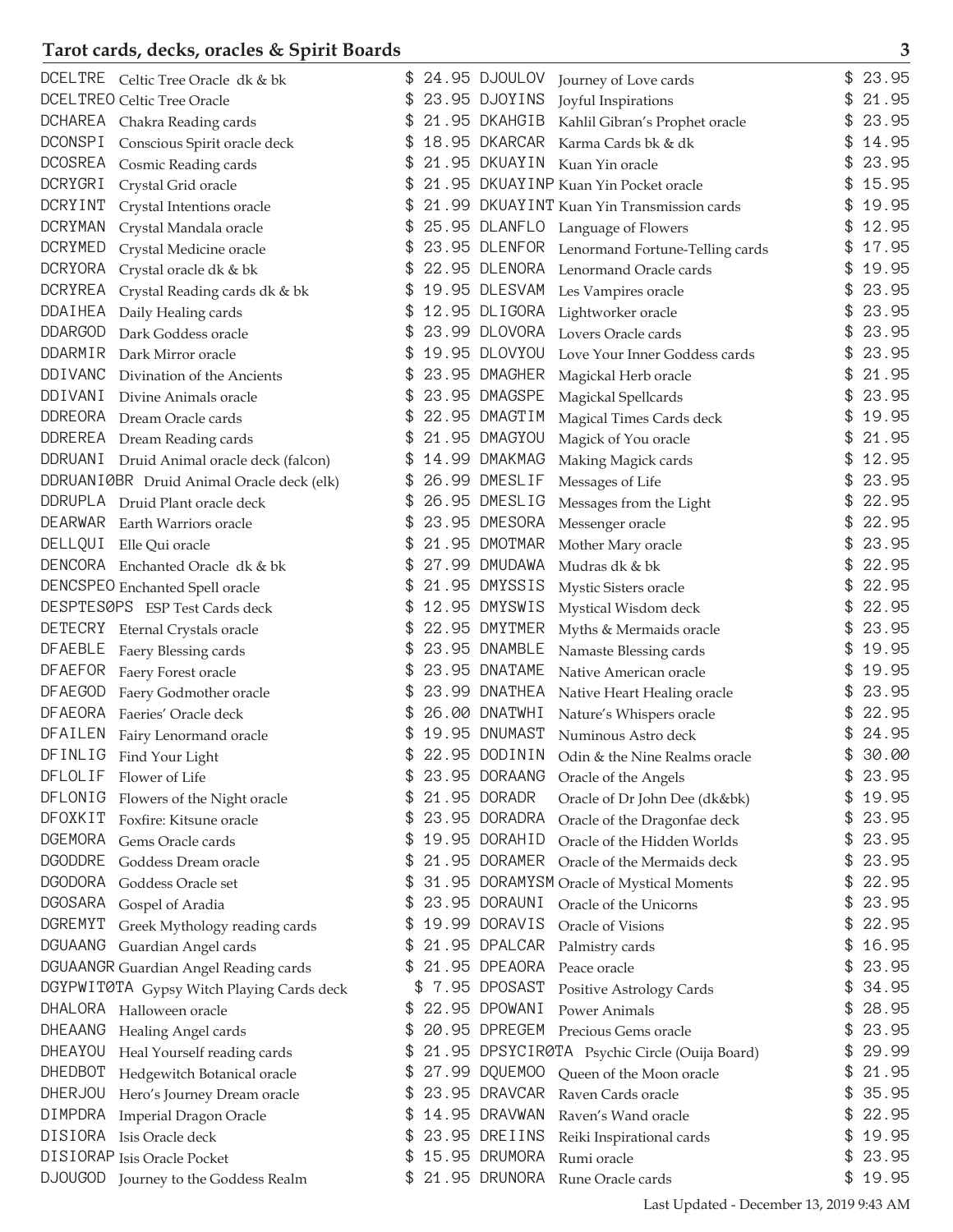| <b>DSACEAR</b> | Sacred Earth oracle                  |    | 23.95 DDRUANIØBR Druid Animal Oracle deck (elk)        |    | 26.99 |
|----------------|--------------------------------------|----|--------------------------------------------------------|----|-------|
| <b>DSACPOW</b> | Sacred Power reading cards           | \$ | 21.95 DEASTAR Easy Tarot dk & bk                       | \$ | 19.95 |
| <b>DSACREB</b> | Sacred Rebels oracle                 | \$ | 23.95 DEIGCOI Eight Coins Tatoo tarot (dk&bk)          | \$ | 29.95 |
| <b>DSACSPI</b> | Sacred Spirit reading cards          | \$ | 21.95 DENCORA<br>Enchanted Oracle dk & bk              | \$ | 27.99 |
| <b>DSACWOR</b> | Sacred World oracle                  | \$ | 18.95 DENCTAR<br>Enchanted Tarot (dk & bk)             | \$ | 30.00 |
| DSAIMYS        | Saints & Mystics reading cards       | \$ | 21.95 DEVEWIT Everyday Witch dk & bk                   | \$ | 29.99 |
| <b>DSEAMEL</b> | Sea Melodies                         | \$ | 12.95 DFAEORA Faeries' Oracle deck                     | \$ | 26.00 |
| <b>DSECLAN</b> | Secret Language of Animals           |    | 23.95 DFAIORA Fairy Oracle                             |    | 19.95 |
| <b>DSHAMED</b> | Shamanic Medicine oracle cards       | \$ | 23.95 DFORENC<br>Forest of Enchantment dk & bk         |    | 29.99 |
| <b>DSHAWIS</b> | Shaman Wisdom Cards deck             | \$ | 21.95 DGILTAR1 Gilded Tarot dk & bk                    | \$ | 29.99 |
| <b>DSIBORA</b> | Sibyl's Oraculum (bk & bk)           | \$ | 19.99 DGODORA Goddess Oracle set                       | \$ | 31.95 |
| <b>DSOUMAT</b> | Soul Mate cards                      | \$ | 20.95 DGOLDAWS Golden Dawn dk & bk                     |    | 39.99 |
| <b>DSOUWOM</b> | Soulful Woman Cards                  | \$ | 23.95 DGOLLEN<br>Golden Lenormand oracle               |    | 24.95 |
| DSPIANI        | Spirit of the Animals oracle         | \$ | 23.95 DGREWIT<br>Green Witch dk & bk                   | \$ | 28.99 |
| DSPINAT        | Spirit of Nature oracle dk & bk      |    | 26.95 DINBET<br>In Between tarot (dk & bk)             |    | 35.95 |
| <b>DSPIWHE</b> | Spirit of the Wheel                  |    | 25.95 DKARCAR<br>Karma Cards bk & dk                   |    | 14.95 |
| <b>DSTASEE</b> | Star Seeds cards                     |    | 12.95 DLAWATT<br>Law of Attraction dk & bk             |    | 28.95 |
| <b>DSUFWIS</b> | Sufi Wisdom oracle                   | \$ | 23.95 DLEGDIV<br>Legacy of the Divine dk & bk          | \$ | 29.99 |
| <b>DSWEDRE</b> | Sweet Dreams cards                   | \$ | 12.95 DLINTAR<br>Linestrider dk & bk                   | \$ | 29.99 |
| <b>DSYMDEC</b> | Symbolon Deck of Remembrance         | \$ | 33.95 DLLETAR<br>Llewellyn dk & bk                     | \$ | 29.99 |
| <b>DTARHAU</b> | Tarot of Haunted House               | \$ | 23.95 DMAGDOG<br>Magical Dogs dk & bk                  |    | 29.99 |
| <b>DTEALEA</b> | Tea Leaf Round deck                  | \$ | 29.95 DMERTAR<br>Mermaid tarot dk & bk                 | \$ | 29.99 |
| <b>DTWITAR</b> | Twin Tarot oracle                    |    | 24.95 DMITELL<br>Mitelli (1660 ca)                     |    | 34.95 |
| <b>DUNILOV</b> | Universal Love oracle                | \$ | 23.95 DMODSPE<br>Modern Spellcaster's dk & bk          |    | 29.99 |
| DVEDAST        | Vedic Astrology deck                 | \$ | 17.99 DMYSCAT<br>Mystic Cats dk & bk                   | \$ | 29.99 |
| DVIKORA        | Viking oracle                        | \$ | 23.95 DMYSDRE<br>Mystic Dreamer tarot (Darros)         | \$ | 29.99 |
| DVINWIS        | Vintage Wisdom oracle                | \$ | 22.95 DMYSDRET Mystical Dream Tarot (Piedilato)        | \$ | 26.95 |
| DWHIHEA        | Whispers of Healing oracle cards     | \$ | 23.95 DMYSFAE<br>Mystic Faerie dk & bk                 |    | 29.99 |
| DWHILOR        | Whispers of Lord Ganesha             | \$ | 23.95 DMYSMAN<br>Mystical Manga Tarot dk & bk          | \$ | 29.99 |
| DWHILOV        | Whispers of Love oracle              |    | 22.95 DNEWORL<br>New Orleans Voodoo deck               |    | 35.00 |
| DWHIOCE        | Whispers of the Ocean oracle         | S  | 23.95 DORITAR<br>Orisha Tarot (dk&bk)                  |    | 29.99 |
| <b>DWHIWOO</b> | Whispering Woods cards               |    | 12.95 DOTHTAR<br>Otherkin Tarot (dk&bk)                |    | 29.99 |
| DWILKUA        | Wild Kuan Yin oracle                 | \$ | 23.95 DPAGTARDB<br>Pagan Tarot (dk & bk)               | \$ | 35.99 |
|                | DWILWISF Wild Wisdom Faery oracle    | \$ | 23.95 DRAVPRO Raven's Prophecy dk & bk                 | \$ | 29.99 |
| DWINWIS        | Wings of Wisdom oracle               | S  | 23.95 DRIDSET0TA Rider-Waite dk & bk                   | \$ | 25.95 |
| <b>DWITCRY</b> | <b>Witch Crystals Casting Stones</b> | \$ | 21.95 DRUNNOR Runes of the Northern Light              | \$ | 19.95 |
| DWITKIT        | Witches Kitchen oracle               | \$ | 23.99 DSANMUE<br>Santa Muerte tarot                    | \$ | 26.95 |
| DWITWIS        | Witches' Wisdom oracle               | \$ | 23.99 DSHATAR1 Shadowscapes dk & bk                    | \$ | 29.99 |
| <b>DZODREA</b> | Zodiac Reading cards                 | \$ | 21.95 DSILWIT<br>Silver Witchcraft tarot (dk & bk)     | \$ | 31.95 |
|                |                                      |    | <b>DSOLBUS</b><br>Sola Busca tarot (dk & bk)           | \$ | 45.95 |
|                | Tarot & Oracle Deck Sets             |    | DSPINAT<br>Spirit of Nature oracle dk & bk             | \$ | 26.95 |
| <b>DALCVIS</b> | Alchemical Visions tarot (dk & bk)   | S  | 49.95 DSTATAR<br>Starman Tarot dk & bk                 | \$ | 36.95 |
| <b>DANGORA</b> | Angel Oracle dk & bk                 | \$ | 19.95 DSTETAR<br>Steampunk dk & bk                     |    | 29.99 |
| DANITOT        | Animal Totem dk & bk                 | \$ | 29.99 DTARAPO<br>Tarot Apokalypsis dk & bk             | \$ | 37.95 |
| <b>DBOHANI</b> | Bohemian Animal tarot (dk & bk)      | \$ | 29.95 DTARDEC<br>Tarot Deck & Book for Dummies dk & bk | \$ | 31.95 |
| <b>DBOOSHA</b> | Book of Shadows tarot (2 decks)      | \$ | 39.95 DTARHID<br>Tarot Hidden Realm dk & bk            | \$ | 29.99 |
| <b>DCELDRA</b> | Celtic Dragon dk & bk                | \$ | 34.95 DTARILL<br>Tarot Illuminati dk & bk              | \$ | 31.95 |
| DCELSHA        | Celtic Shaman's pack dk & bk         | S  | 22.50 DTARKIT<br>Tarot Kit for Beginners dk& bk        | \$ | 24.99 |
|                | DCELTARS Celtic Tarot dk & bk        | S  | 29.99 DTARMAD<br>Tarot Made Easy dk & bk               | \$ | 21.99 |
| <b>DCOMART</b> | Complete Arthurian tarot (dk&bk)     | S  | 24.95 DTARORI<br>Tarot of the Orishas dk & bk          | £. | 29.99 |
| <b>DCOMTAR</b> | Complete Tarot Kit dk & bk           | \$ | 43.95 DTARPAC<br>Tarot Pack bk & dk                    | \$ | 16.95 |
| <b>DDAETAR</b> | Daemon Tarot kit                     | \$ | 19.95 DTARVAM<br>Tarot of Vampyres dk & bk             | \$ | 29.99 |
| DDREGAI        | Dreams of Gaia bk & bk               |    | 36.95 DTARWON<br>Tarot in Wonderland (bk & bk)         | \$ | 29.99 |

Last Updated - December 13, 2019 9:43 AM